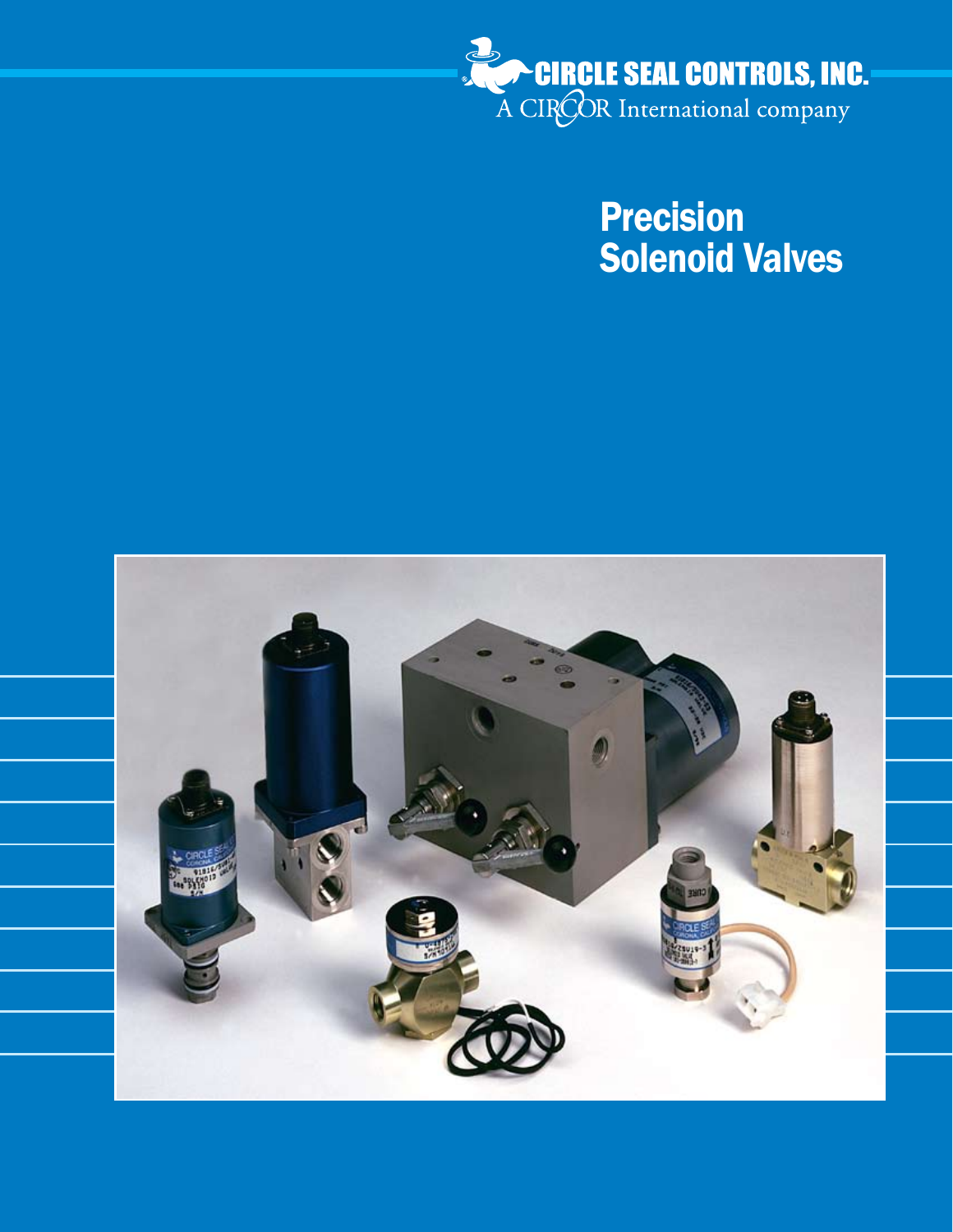## Solenoid Valves for gas

## *General Purpose Valves*



#### Features

- High Pressure and Flow Capacity ł
- **Bubble Tight Shut-Off**
- 3-Way 2-Position, 2-Way Normally Closed or 2-Way Normally Open

#### **Electrical**

12, 24, 115 VDC & 115, 220 VAC

Body Materials Aluminum, Brass, 303 Stainless Steel

#### **Options**

Manual Override, Position Indicator, DIN electrical connection, and 24" long pigtails

**Connections** Female Pipe NPT, Female Tube AND, AS4395 (MS33656)

Operating Ranges Up to 6,000 PSIG

Seat Materials Kel-F, Nylatron, and Polyimide

Seat Materials Viton A, Buna N, Neoprene, Ethylene Propylene, and Fluorsilicone

### *Specialty Solenoid Valves*

n *Didn't see what you're looking for? Let us review your requirements and chances are we can help solve your component and/or system needs. We also make Latching Solenoid valves, Cryogenic Solenoid Ultra High pressure Solenoid valves.*

| Flow Capability SV10-17 SV20-27 SV30-37 SV431-37 SV461-465                |      |      |     |      |     |
|---------------------------------------------------------------------------|------|------|-----|------|-----|
| C <sub>V</sub>                                                            | .096 | .096 | .46 | .80  | .64 |
| ESEOD                                                                     | .07  | -07  | .16 | .215 | .19 |
| Application history includes Space, Aviation and Military weapon systems. |      |      |     |      |     |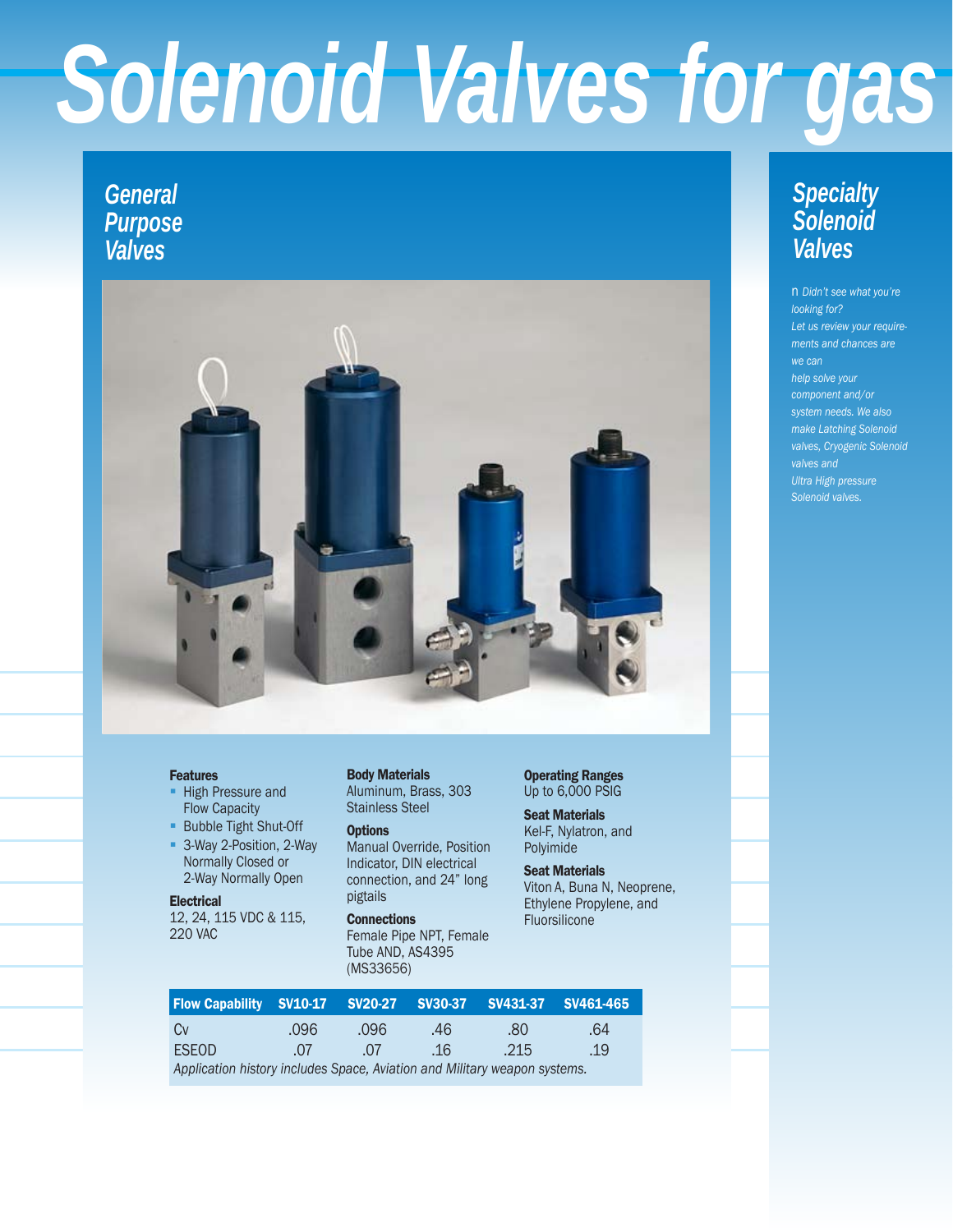# *Solenoid Valves for gas & liquid service*











#### Coaxial Solenoid Valves

- **Direct-acting solenoid valve with a coaxial** flow pattern
- 2-way shutoff, normally open or normally closed.
- **Suitable for most fluids and gases.**
- **Compact and lightweight design.**
- **-** Designed to meet exacting customer requirements with regard to voltage, line sizes, pressures and performance characteristics.
- **Aviation flight and weapon system history.**

#### Gate Solenoid Valves

- **Direct-acting solenoid valve with a gate type** design.
- 2-way shutoff, normally open or normally closed.
- **Suitable for most fluids and gases.**
- **Bi-directional flow capable.**
- **Low pressure drop.**
- **Suitable for contaminated liquid systems.**
- **Aviation flight history.**

#### Four Way and Manifold Valves

- 4-way 2 position and 4-way 3 position direct-acting poppet designed.
- **Manifold systems incorporating any desired** feature including filters, pressure regulators, solenoid, bleed, manual shutoff, check, relief valves, pressure transducers or just about anything else you may need.
- **Manifolds can reduce weight and size of the** overall systems.
- **Manifold systems enable the components** to be serviced, repaired or replaced without disturbing the plumbing connections.
- **Suitable for most fluids and gases.**
- Available in a wide variety of voltages, duty cycles and connections.

#### Cartridge Solenoid Valves

- 2-way and 3-way configurations with either normally open or normally closed flow patterns.
- **-** Designed for integration into manifold systems.
- **Provide products that have a smaller package and** lighter weight than the inline products.
- **-** Application history in weapons systems, aviation and industrial hydraulic/pneumatic systems.

#### Pilot Assisted Solenoid Valves

- **Fast acting response with total opening or** closing times as short as 8 milliseconds.
- **2-way normally closed configuration.**
- High flow characteristics where the valve orifice is larger than the port size, permits full flow with very low pressure drop.
- **Space flight and weapon system application** history
- **Suitable for most fluids and gases.**
- **Available in a wide variety of voltages, duty** cycles and connections.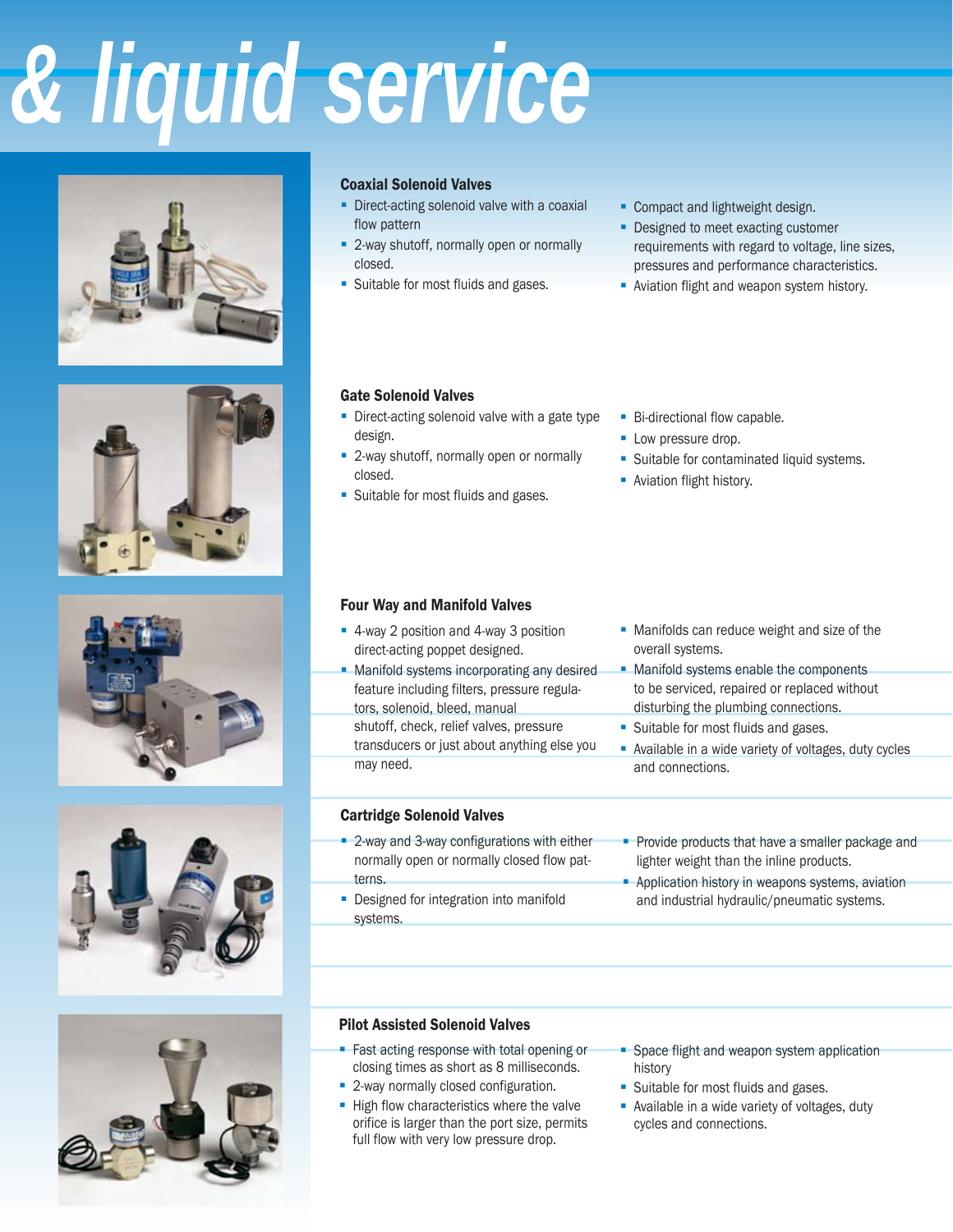### Over 50 Years Of Dependability

Quality counts at Circle Seal Controls — and it always has. Reliable products and responsive service that set industry standards are the cornerstones of our business. As a result, we welcome each new program as an opportunity to move these bench marks of excellence ever forward.

Behind each Circle Seal Controls' product is a heritage of excellence dating back to 1947 when the company was founded as James-Pond-Clark. The fledgling firm developed and marketed its first innovation: a check valve that utilized a floating O-ring to provide a dead-tight seal. Shortly thereafter, the company's problem-solving skills came to the aid of the aircraft industry with a zero-leak check valve for fuel systems.

Ongoing investments in state-of-the-art equipment and skilled personnel have helped Circle Seal advance its leadership position. Realizing that people are our greatest asset, we sponsor training and skill development programs at all levels of the organization. The result is a demonstrated ability to provide our customers with the best quality available across a full array of valves and controls.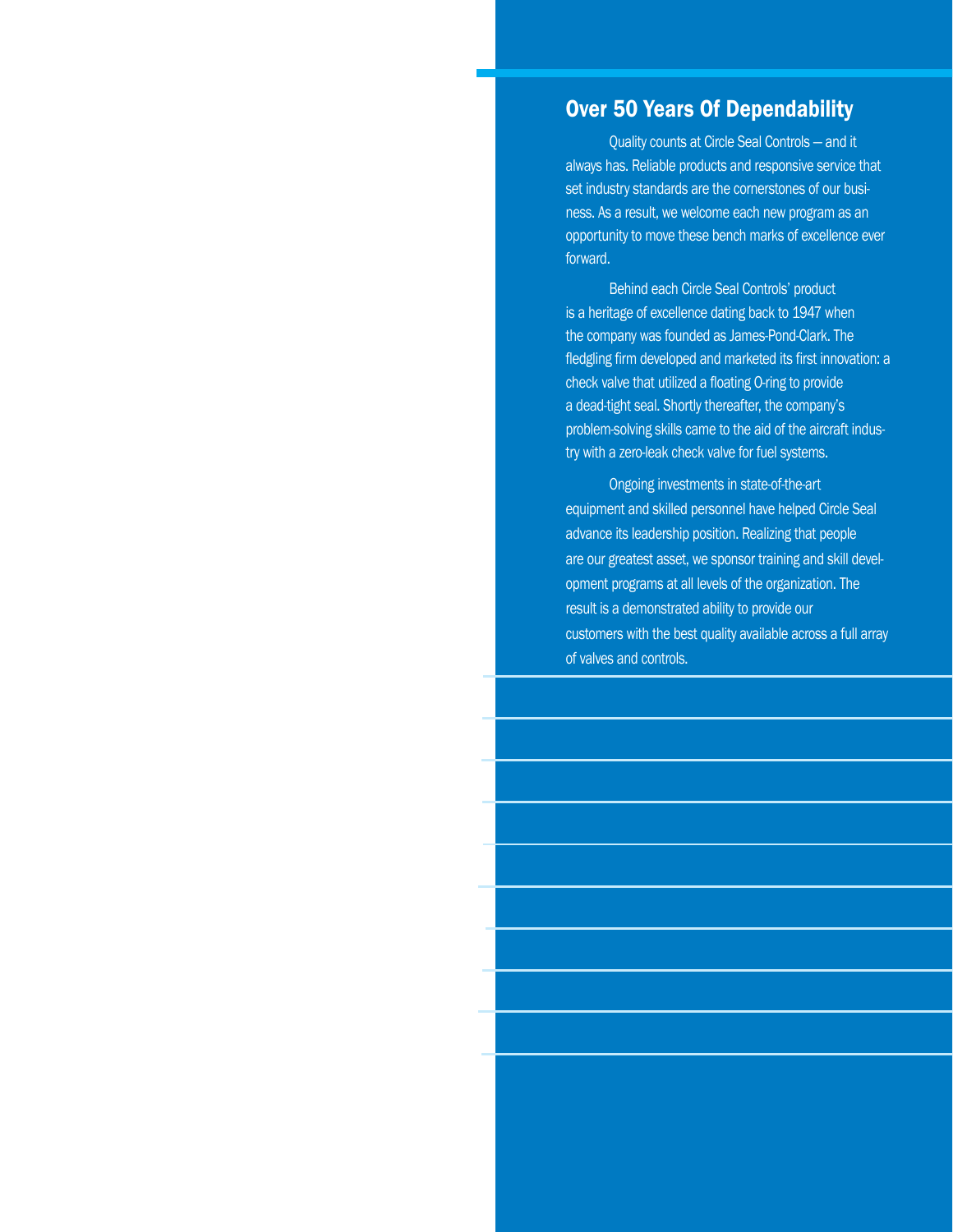#### *SOLENOID VALVE SPECIFICATION CHECKLIST*

| Date http://www.                                                                                                                                                                                                               |  |  |  |  |  |
|--------------------------------------------------------------------------------------------------------------------------------------------------------------------------------------------------------------------------------|--|--|--|--|--|
| Co. Name                                                                                                                                                                                                                       |  |  |  |  |  |
| Address <b>Address Address</b>                                                                                                                                                                                                 |  |  |  |  |  |
| Contact Tel. ( )                                                                                                                                                                                                               |  |  |  |  |  |
| Fax () E-mail address                                                                                                                                                                                                          |  |  |  |  |  |
| 1. Application                                                                                                                                                                                                                 |  |  |  |  |  |
| 2. Normally Open Closed Type of valve 2 3 4 way                                                                                                                                                                                |  |  |  |  |  |
| 3. Maximum Operating Pressure Is There System Back Pressure                                                                                                                                                                    |  |  |  |  |  |
| 4. Ambient Temperature: Max F Min <sup>2</sup> F Min <sub>2</sub>                                                                                                                                                              |  |  |  |  |  |
| 5. Fluid Temperature: Max <sup> *</sup> <b>F</b> Min <sup>*</sup> <b>F</b>                                                                                                                                                     |  |  |  |  |  |
| 6. System Media(s) and the system of the system of the system of the system of the system of the system of the system of the system of the system of the system of the system of the system of the system of the system of the |  |  |  |  |  |
| 7. Power Requirements: Min/Max operating Voltage AC DC                                                                                                                                                                         |  |  |  |  |  |
| Amps Max. Drop Min. pull-in                                                                                                                                                                                                    |  |  |  |  |  |
| 8. Duty Cycle: Continuous Manuel Mermittent                                                                                                                                                                                    |  |  |  |  |  |
| Max. On Time Min. Off Time                                                                                                                                                                                                     |  |  |  |  |  |
| 9. Life Expectancy In Cycles Actuation/Deactuation Time (If Req.)                                                                                                                                                              |  |  |  |  |  |
| 10. Allowable Internal Leakage and the control of the control of the control of the control of the control of                                                                                                                  |  |  |  |  |  |
| 11. Flow Rate (Min.) SCFM/GPMat Maximum Pressure Drop                                                                                                                                                                          |  |  |  |  |  |
| 12. Materials: Body Trim Seal                                                                                                                                                                                                  |  |  |  |  |  |
| 13. Line Connection: Size/Type                                                                                                                                                                                                 |  |  |  |  |  |
| 14. Receptacle (MS/DIN) Conduit Pigtail in Inches                                                                                                                                                                              |  |  |  |  |  |
| 15. Envelope Requirements L W H H                                                                                                                                                                                              |  |  |  |  |  |
| 16. Mounting Requirements <b>Container and Container and Container</b> and Container                                                                                                                                           |  |  |  |  |  |
| 17. Maximum Weight <b>Example 2018</b>                                                                                                                                                                                         |  |  |  |  |  |
| 18. Units Must Meet the Following Specifications                                                                                                                                                                               |  |  |  |  |  |
|                                                                                                                                                                                                                                |  |  |  |  |  |
| 19. Desired options: Manual override Position indication                                                                                                                                                                       |  |  |  |  |  |
|                                                                                                                                                                                                                                |  |  |  |  |  |
| 20. Quantity Required: Now Yearly Per System                                                                                                                                                                                   |  |  |  |  |  |
| 21. Target Price                                                                                                                                                                                                               |  |  |  |  |  |